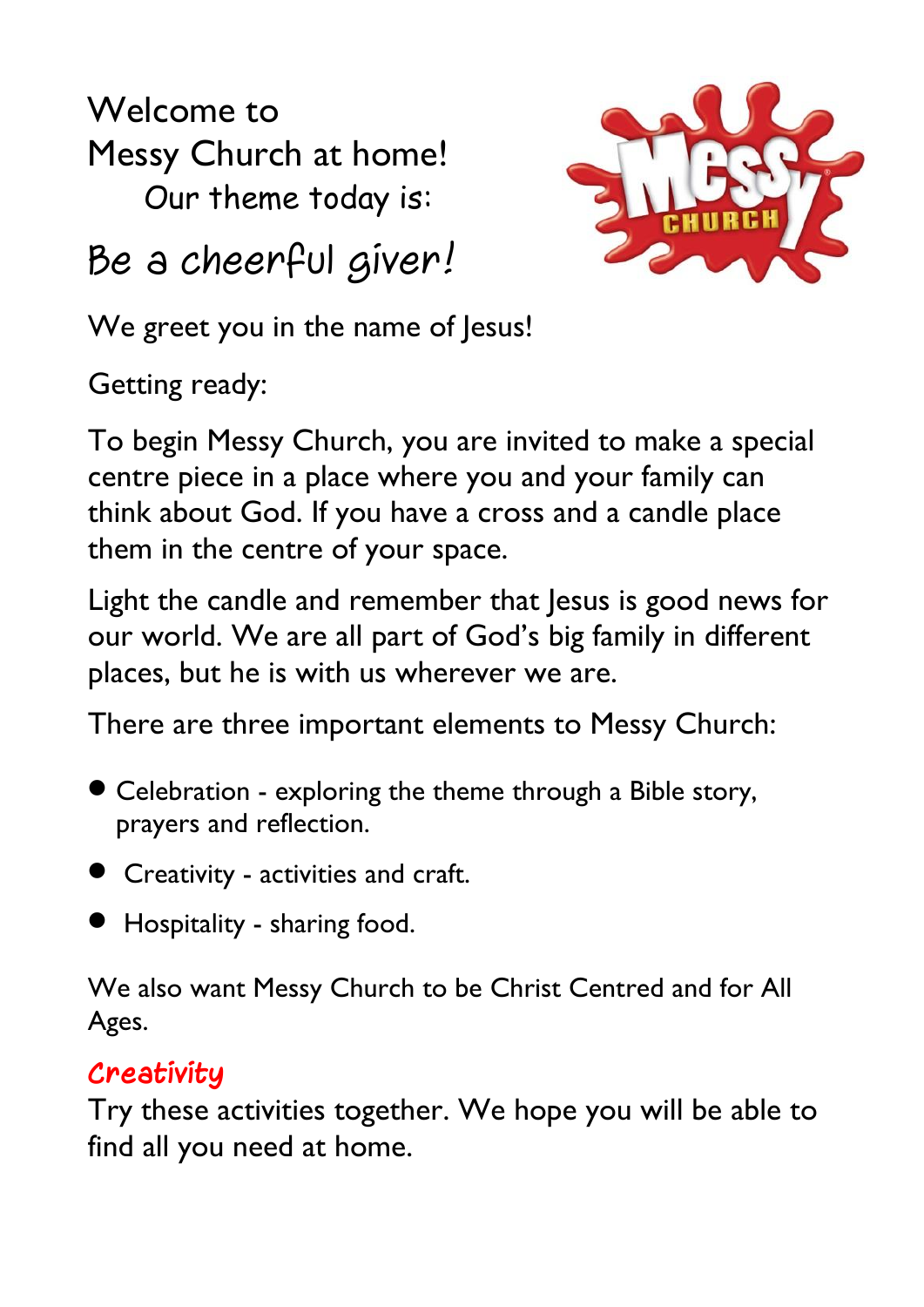- 1. *Little things count*. Fill an empty matchbox with as many raisins as you can. Who can fit most into their box? **Talk about** how the small things we do can make a big difference to others eg. Being kind, being patient.
- 2. *Give our love.* Do some baking, or decorate some biscuits and give them to someone as a gift. You could decorate a bag to make the gift extra-special. **Talk about** how it

feels to receive a gift and how it feels to give a gift.

3. *Find out about one of these local charities:* [Reach](https://www.reachhaverhill.org.uk/Groups/263290/Foodbank.aspx)  [Foodbank here](https://www.reachhaverhill.org.uk/Groups/263290/Foodbank.aspx) or [Cambridge Churches Homeless](https://www.cchp.org.uk/)  [Project here](https://www.cchp.org.uk/) Can you help either of these local

charities in a small way that will make a big difference to someone? \*\* **Talk about** how learning to give our time,

love and care reminds us that life is not all about us.

## **Celebration**

Our Bible story today is one you may well know. Here is a song that tells the story on YouTube [https://www.youtube.com/watch?v=yCcp1N\\_CfN4](https://www.youtube.com/watch?v=yCcp1N_CfN4)

or you could read the story in a Bible. You'll find it in Luke

chapter 9 verses 10-17,

or you'll find the story of Jesus feeding five thousand people in most children's story Bibles.